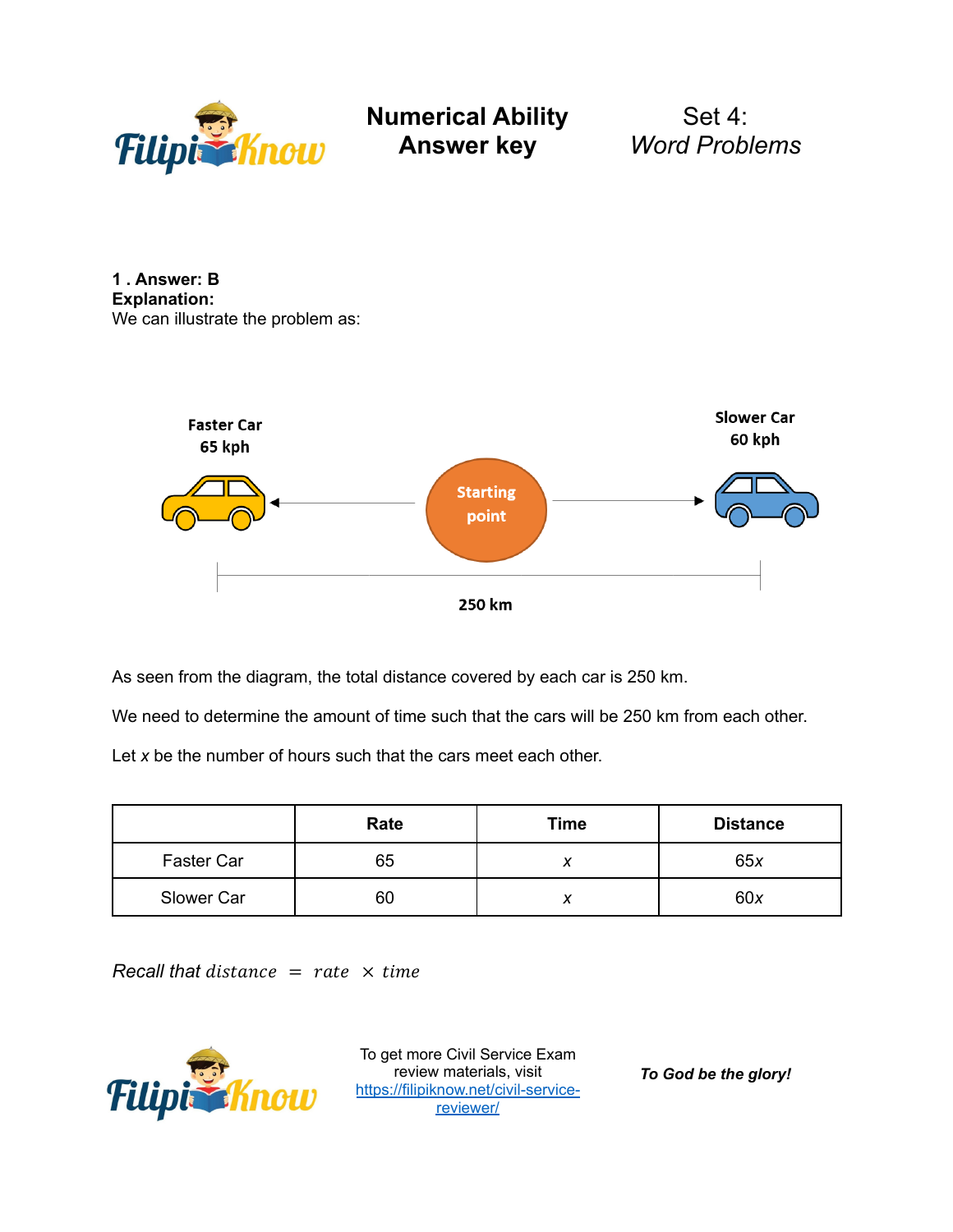

Set 4: *Word Problems*

The sum of distances covered by the faster and the slower car is 250 km. Thus,

$$
65x + 60x = 250
$$
  

$$
125x = 250
$$
  

$$
x = 2
$$

Thus, the cars will meet in 2 hours.

#### **2. Answer: B Explanation:**

Let *x* be Benny's age. Since Lily is 4 years older than Benny, then Lily's age can be expressed as  $x + 4$ .

We just need to add 3 to their respective ages to obtain their ages in 3 years.

|       | <b>Present</b> | Future (+3 years) |
|-------|----------------|-------------------|
| Lily  | $x + 4$        | $x + 7$           |
| Benny |                | $x + 3$           |

The sum of their ages three years from now is 58. Thus,

$$
(x + 7) + (x + 3) = 58
$$
  
2x + 10 = 58  
2x = 48  
 $x = 24$ 

Since *x* represents Benny's age in the present, so Benny is 24 years old in the present.

## **3. Answer: B Explanation:**

Recall that  $distance = rate \times time$ Car A moves at a rate of 60 kph. In 4 hours, it will cover a distance of 60  $\times$  4 = 240 km Meanwhile, Car B moves at a rate of 72 kph. In 4 hours, it will cover a distance of  $72 \times 4 = 288 \, \text{km}$ Thus, Car B will be  $288 - 240 = 48$  km far from Car A in 4 hours.



To get more Civil Service Exam review materials, visit [https://filipiknow.net/civil-service](https://filipiknow.net/civil-service-reviewer/)[reviewer/](https://filipiknow.net/civil-service-reviewer/)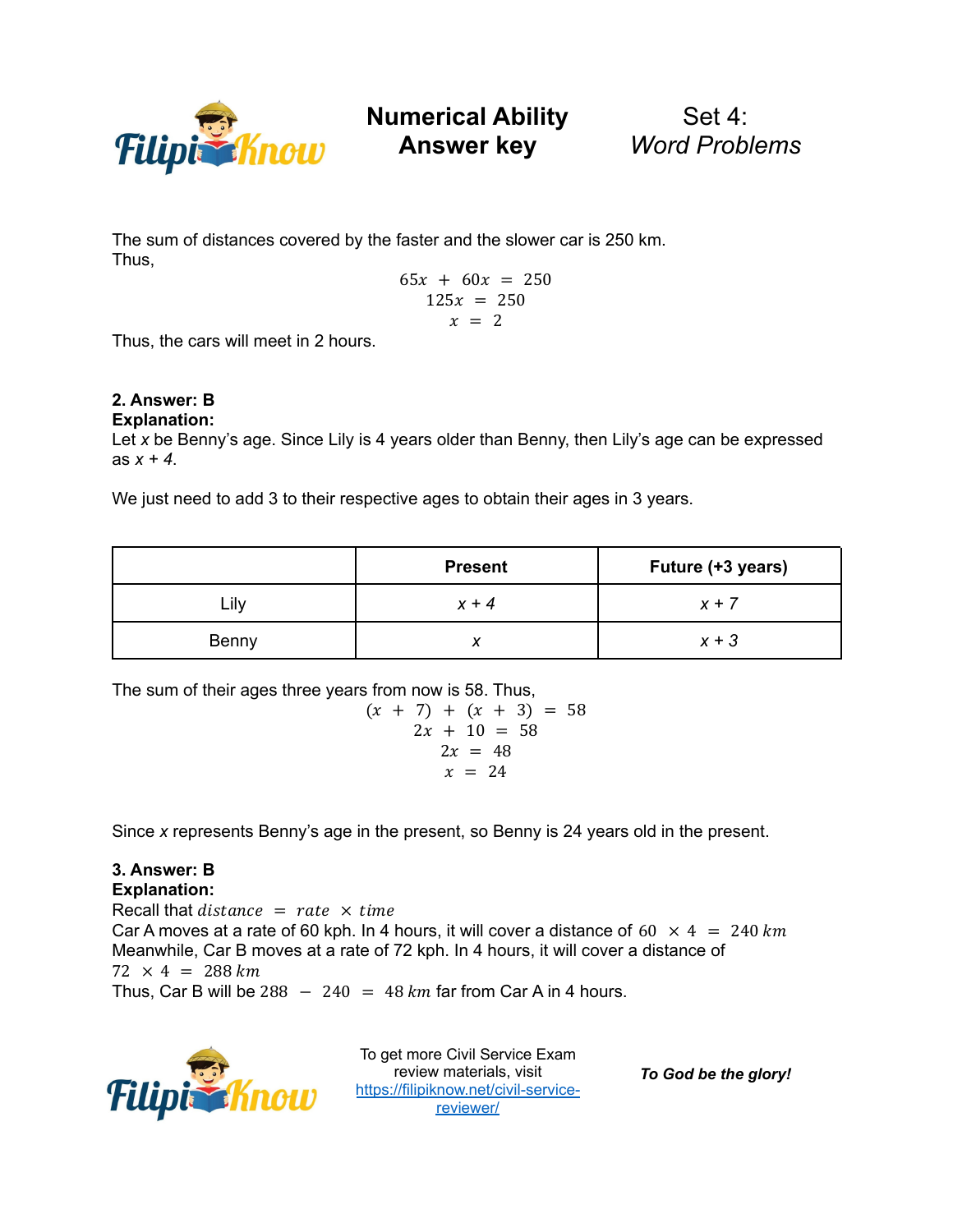

Set 4: *Word Problems*

# **4. Answer: A**

**Explanation:** Given the individual rates of persons in performing a task, the rate of these persons together performing the same task is given by this formula:

$$
\frac{t}{rate\ of\ person\ A} + \frac{t}{rate\ of\ person\ B} = 1
$$

Where *t* is the time it takes for the persons working together to finish the task. We can use the formula above for the problem.

$$
\frac{t}{rate \text{ of } Shawn} + \frac{t}{rate \text{ of } Frank} = 1
$$
\n
$$
\frac{t}{1} + \frac{t}{\frac{3}{2}} = 1
$$

*Note that for Frank's rate (which is 1.5 hours), we converted it in fraction form for easier* 3 2 *computation.*

Simplifying the equation:

$$
t + \frac{2}{3}t = 1
$$
  
\n
$$
3t + 2t = 3
$$
  
\n
$$
5t = 3
$$
  
\n
$$
t = \frac{3}{5}
$$

Thus, Shawn and Frank can finish cleaning the backyard in  $\frac{3}{5}$ hour. 5

## **5. Answer: B Explanation:**

*Using algebraic method*

Let *x* be the price of the dress.

The price of the cake is 40 more than half the price of the dress. Then, we can express the price of the cake as  $\frac{1}{2}x + 40$ .  $\frac{1}{2}x + 40$ .

The total cost of the cake and the dress is Php 670.00. We can set our equation as:

$$
(x) + (\frac{1}{2}x + 40) = 670
$$
  

$$
\frac{3}{2}x + 40 = 670
$$



To get more Civil Service Exam review materials, visit [https://filipiknow.net/civil-service](https://filipiknow.net/civil-service-reviewer/)[reviewer/](https://filipiknow.net/civil-service-reviewer/)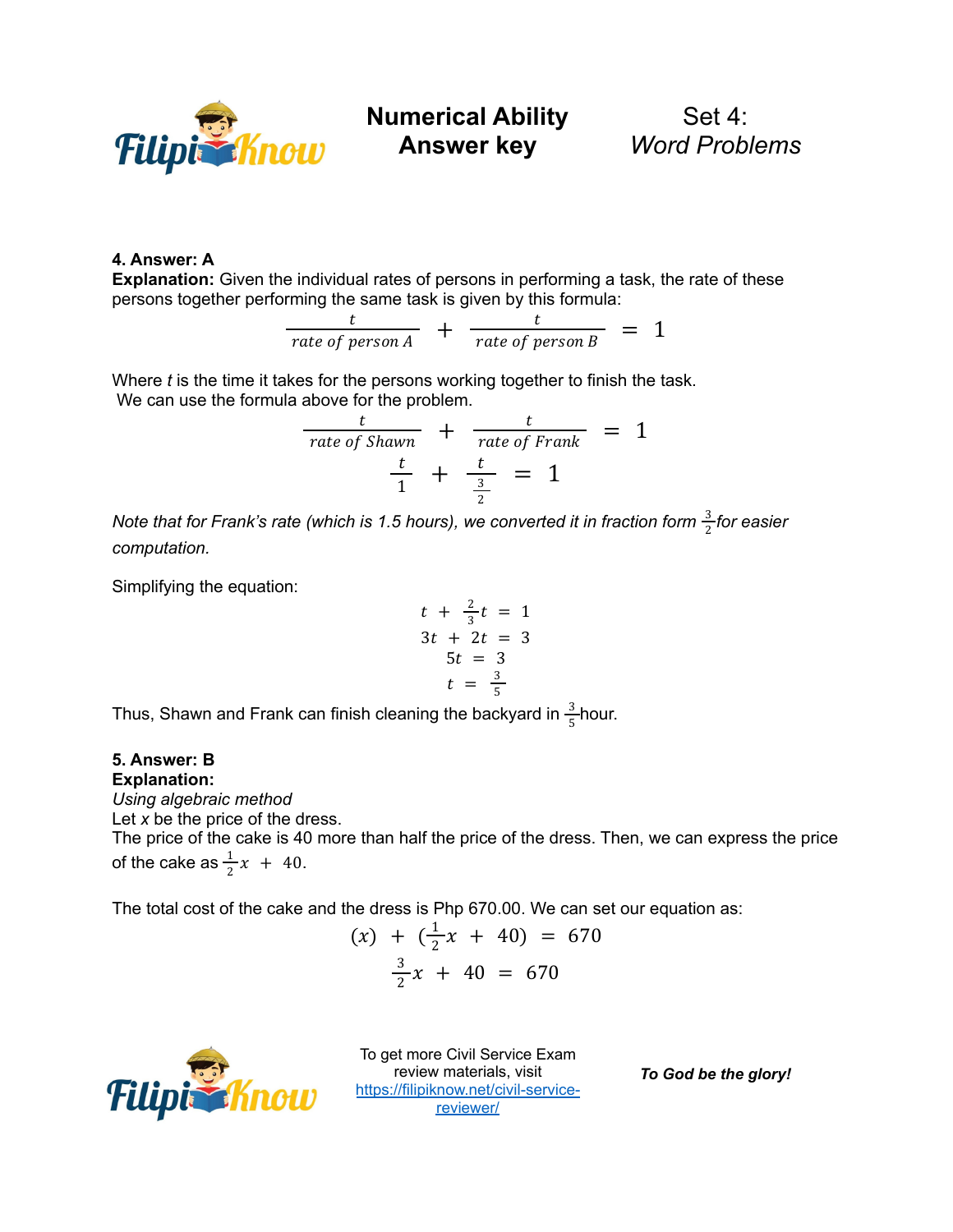

Set 4: *Word Problems*

$$
\frac{3}{2}x = 630
$$
  
3x = 1260  

$$
x = 420
$$

Since *x* represents the price of the dress, then the dress costs Php 420.00 To determine the price of the cake, divide 420 by 2 then add 40.

$$
\frac{420}{2} = 210 + 40 = 250
$$

Thus, the cake is Php 250.00.

*Using diagram:*



There are  $1$  % units left. Thus, we need to divide 630 by  $1$  % or 1.5:

$$
630 \div 1.5 = 420
$$

Thus, the dress costs Php 40.00. Meanwhile, the cake costs:

$$
\frac{1}{2}(420) + 40 = 210 + 40 = 250
$$

## **6. Answer: D**



To get more Civil Service Exam review materials, visit [https://filipiknow.net/civil-service](https://filipiknow.net/civil-service-reviewer/)[reviewer/](https://filipiknow.net/civil-service-reviewer/)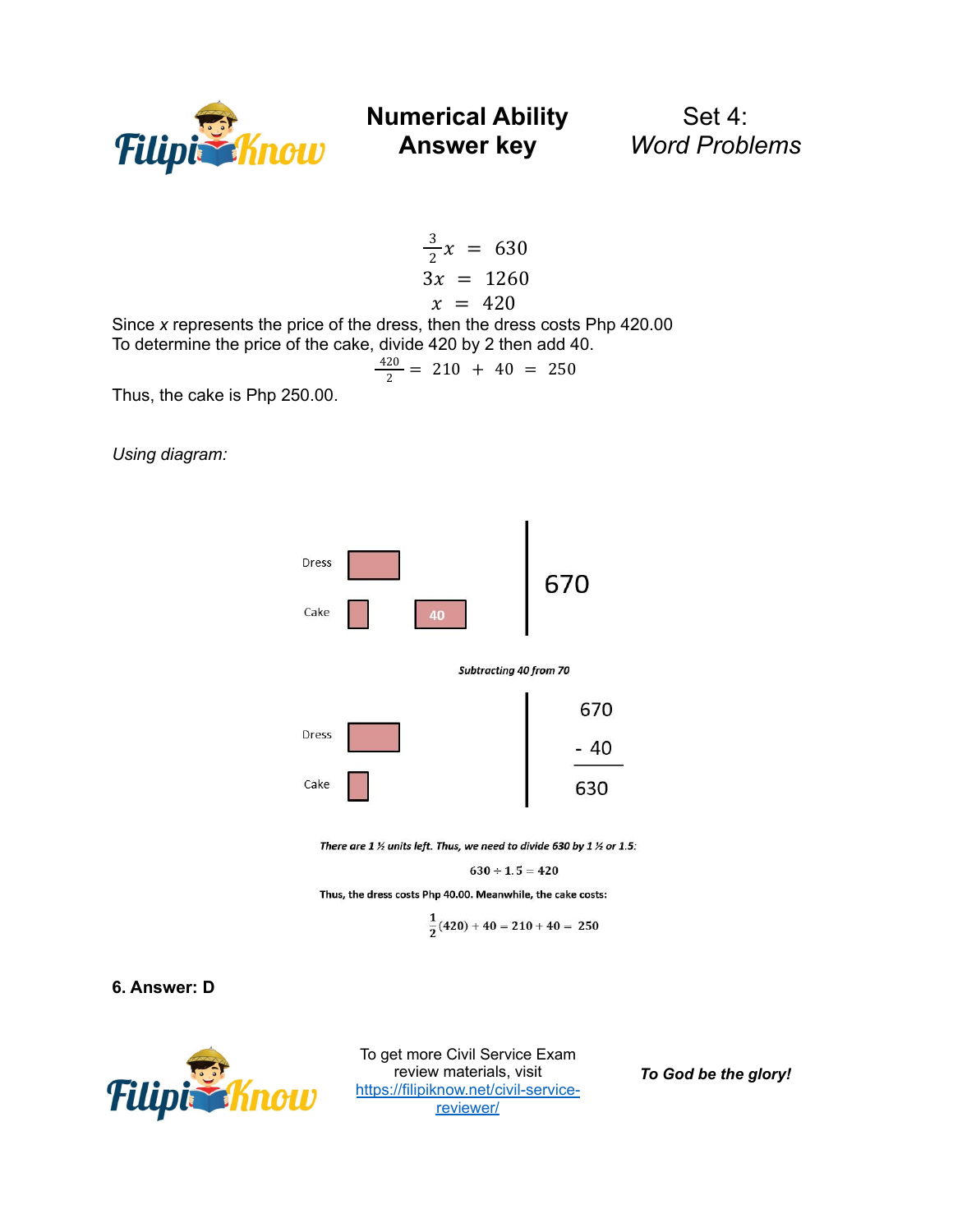

Set 4: *Word Problems*

# **Explanation:**

Let *x* be the age of Monica in the present.

Since the sum of the ages of Monica and Celeste in the present is 57, we can express Celeste's age as  $57 - x$ 

To determine their ages in three years, we just add 3 to their respective present ages.

|         | <b>Present</b> | Future (+3 years) |
|---------|----------------|-------------------|
| Monica  |                | $x + 3$           |
| Celeste | $57 - x$       | $60 - x$          |

In three years, Monica will be 7 years younger than Celeste. We can write an equation as:

$$
x + 3 = (60 - x) - 7
$$
  
\n
$$
x + 3 = 53 - x
$$
  
\n
$$
2x = 50
$$
  
\n
$$
x = 25
$$

Since *x* represents the present age of Monica, then Monica is 25 years old in this year.

# **7. Answer: D**

## **Explanation:**

Let *x* be the number of marbles that Martin initially had.

Grace gave Martin 6 more than half the number of marbles that Martin has. Thus, Grace gave Martin  $\frac{1}{2}x+6$  marbles.  $rac{1}{2}x$ 

Paul gave Martin half the number of marbles that Grace gave. Then, Paul gave

1  $\frac{1}{2}(\frac{1}{2})$  $\frac{1}{2}x + 6 = 0$ 1  $\frac{1}{4}x + 3$ 

The final number of marbles that Martin has is 30. Therefore,

$$
x + (\frac{1}{2}x + 6) + (\frac{1}{4}x + 3) = 30
$$

Multiplying both sides of the equation by the LCD of 
$$
4
$$
:

$$
4[x + (\frac{1}{2}x + 6) + (\frac{1}{4}x + 3)] = 4(30)
$$



To get more Civil Service Exam review materials, visit [https://filipiknow.net/civil-service](https://filipiknow.net/civil-service-reviewer/)[reviewer/](https://filipiknow.net/civil-service-reviewer/)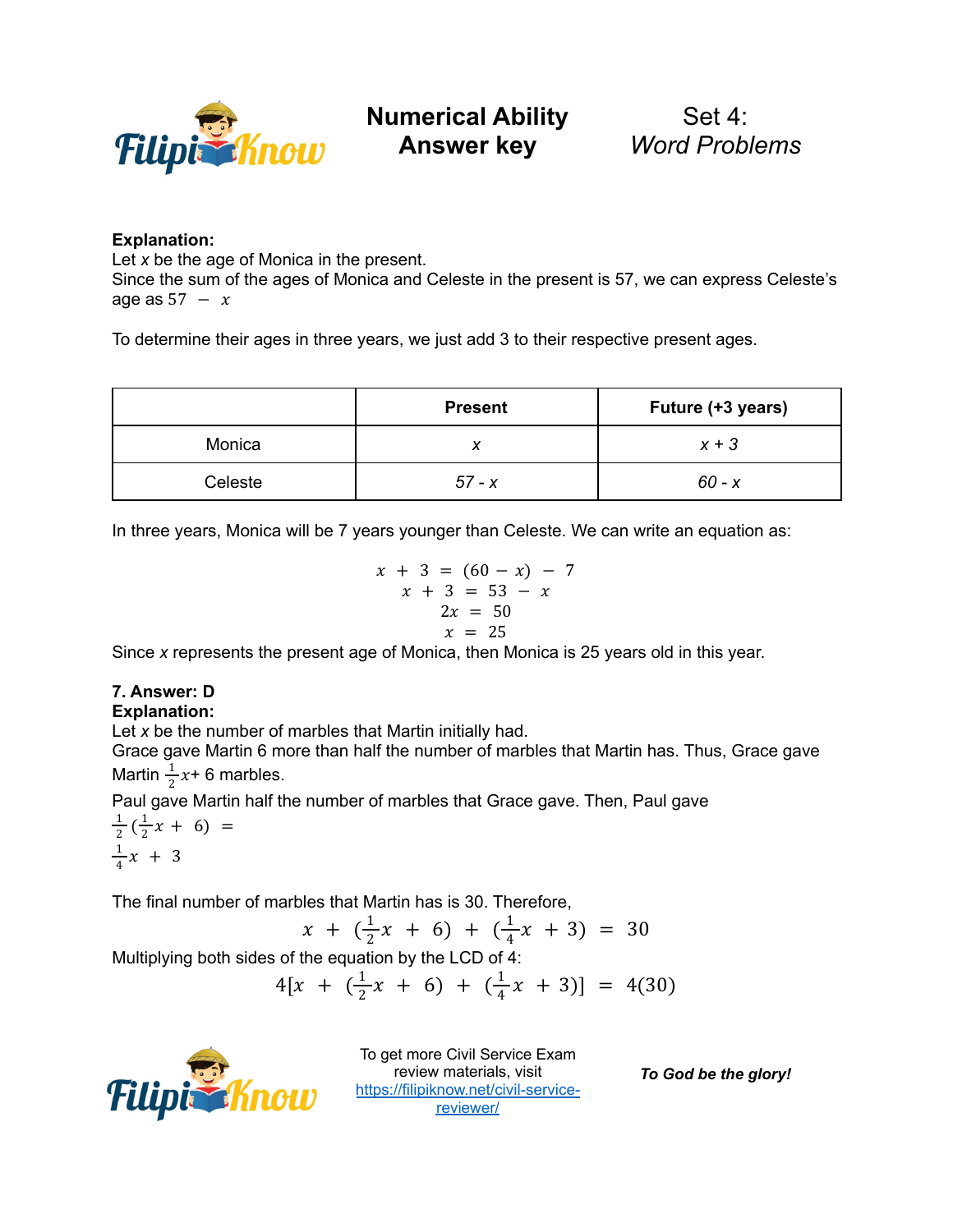

**Numerical Ability**

Set 4: *Word Problems*

$$
4x + 2x + 24 + x + 12 = 120
$$
  
7x + 36 = 120  
7x = 84  

$$
x = 12
$$

Since *x* represents the number of marbles that Martin had. Then, Martin has 12 marbles.

## **8. Answer: C**

**Explanation:** Recall that  $distance = rate \times time$ . We can use this formula to determine the distance covered by the cyclist. The rate of the cyclist is 13 kph. It travels from 9:25 AM to 10:40 Am. Thus, the duration of the cyclist's travel is 1 hour and 15 minutes or 1.25 hours.

To compute the distance covered by the cyclist.

 $distance = 13 \times 1.25$  $distance = 16.25$  km

Hence, the cyclist covered 16.25 km throughout his trip.

# **9. Answer: B**

## **Explanation:**

Let *x* be the price of the non-student ticket.

The student ticket is Php 100.00 cheaper than the non-student ticket. Then, we can express the price of the student ticket as *x* - 100.

If 300 non-students and 400 students bought tickets for the play, the total revenue from ticket sales is Php 170 000.

We can express the revenue from ticket sales as: Revenue = (number of students)(price of student tickets) + (number of non – students)(price of non – Using the expressions and values above:

> $170000 = (400)(x - 100) + (300)(x)$  $170000 = 400x - 40000 + 300x$  $210000 = 700x$  $x = 300$

Since *x* represents the price of the non-student ticket, then the price of a non-student ticket is Php 300.00



To get more Civil Service Exam review materials, visit [https://filipiknow.net/civil-service](https://filipiknow.net/civil-service-reviewer/)[reviewer/](https://filipiknow.net/civil-service-reviewer/)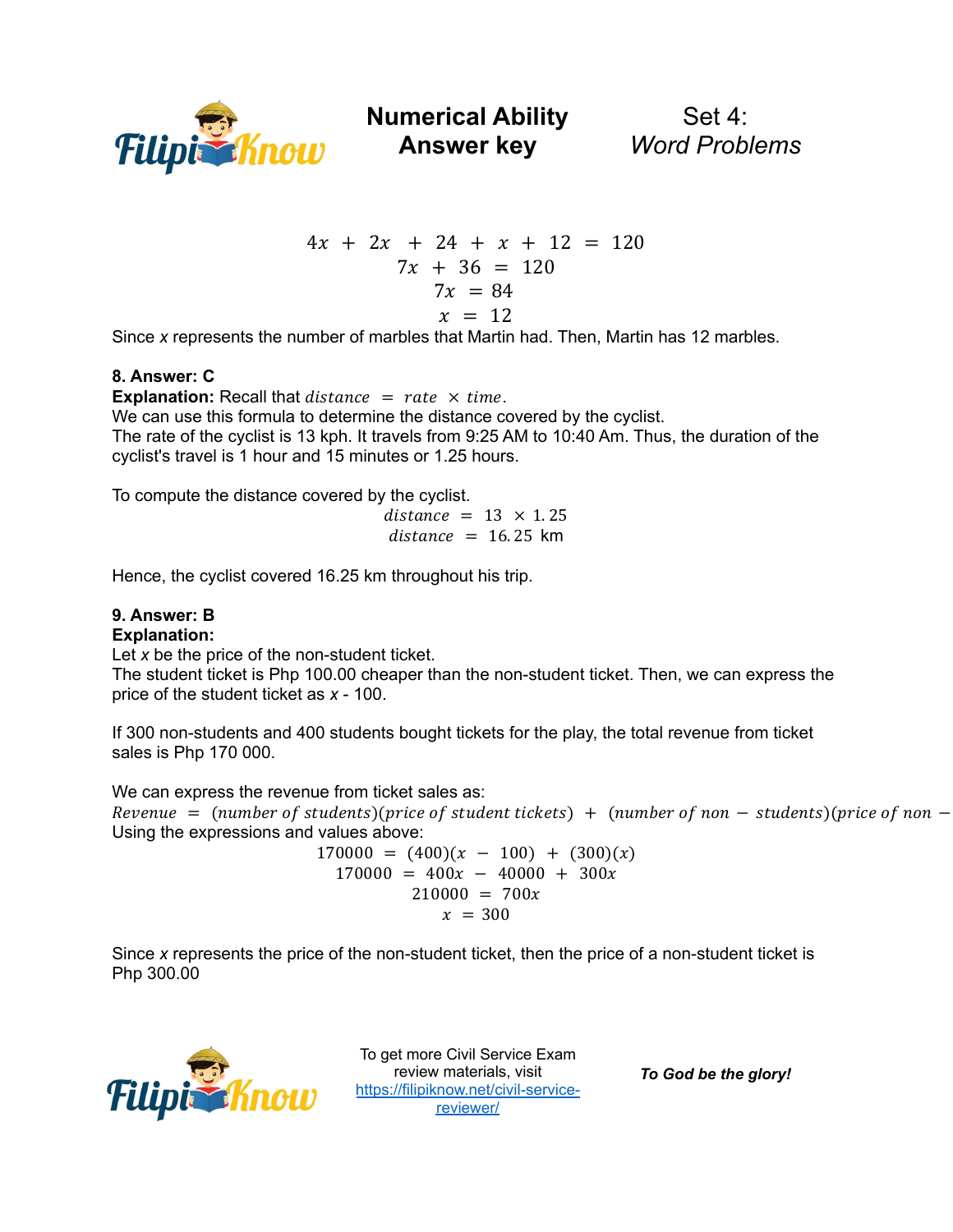

Set 4: *Word Problems*

**10. Answer: D Explanation:** *Using diagram*



Meanwhile, a book costs 2(20) + 240 = Php 280.00.



To get more Civil Service Exam review materials, visit [https://filipiknow.net/civil-service](https://filipiknow.net/civil-service-reviewer/)[reviewer/](https://filipiknow.net/civil-service-reviewer/)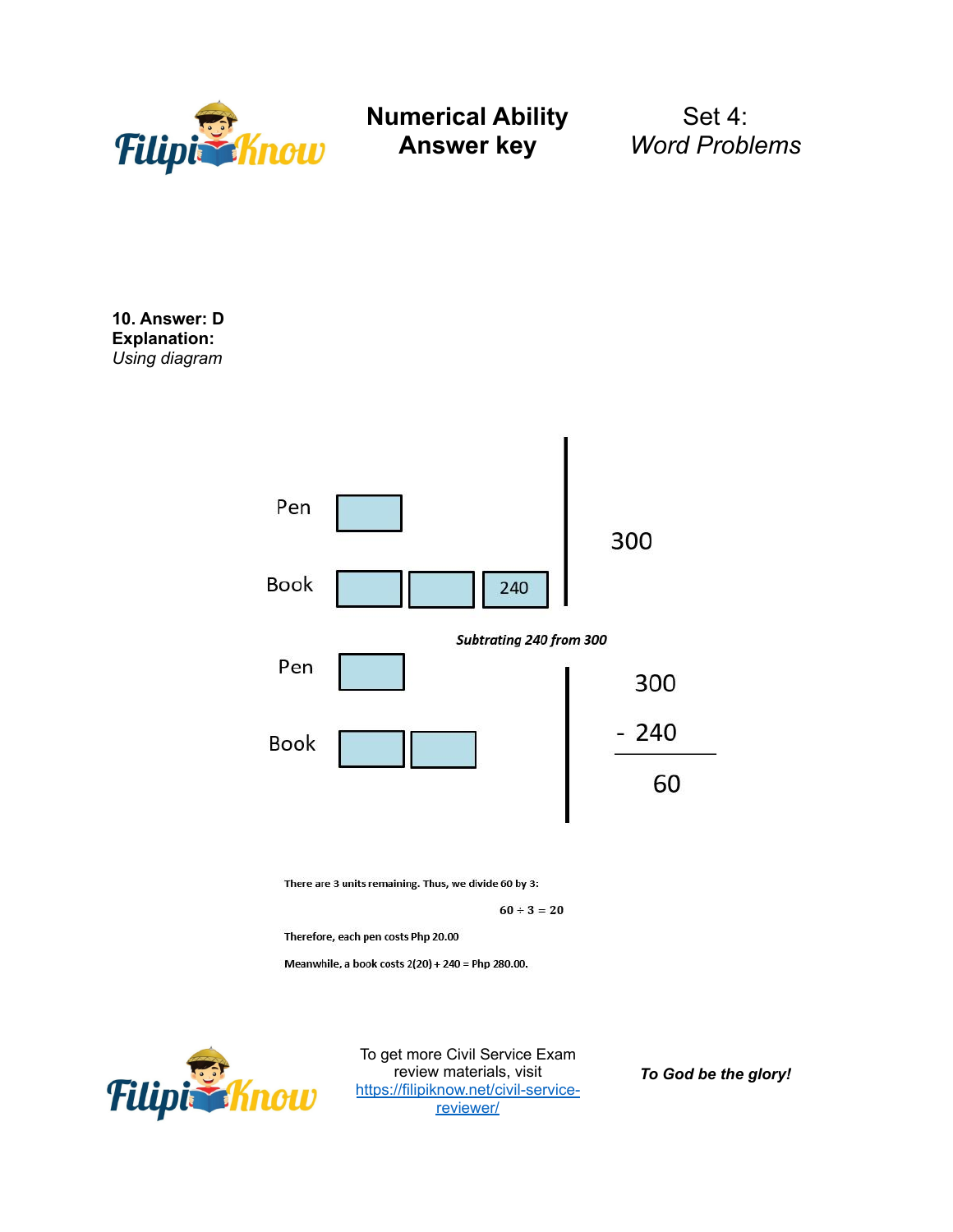

**Numerical Ability**

Set 4: *Word Problems*

*Using algebraic method*

Let *x* be the price of the pen.

A book costs Php 240.00 more than twice the price of a pen. Thus, the price of the book can be expressed as:  $2x + 240$ 

If you buy a book and a pen, you have to pay Php 300.00.

 $x + (2x + 240) = 300$ SImplifying and solving for *x*:  $3x + 240 = 300$  $3x = 60$  $x = 20$ 

Since *x* represents the price of the pen, then the pen costs Php 20.00

# **11. Answer: B**

**Explanation:** This year, the sum of the ages of Andy and Missy is 47. Andy is 5 years older than Missy (last year, Andy is 5 years older than Missy. Andy is still 5 years older in the present).

If we let *x* to be Missy's age in the present and *x + 5* to be Andy's age in the present. Then:

$$
x + (x + 5) = 47
$$
  
 
$$
2x = 42
$$
  
 
$$
x = 21
$$

Since *x* represents Missy's age in the present, then Andy is 26 years old in the present (21 + 5 = 26).

Therefore, Andy was 25 yrs. old last year.

# **12. Answer: C**

**Explanation:** The distance between Station A and Station B is equal to the distance covered by the train as it moves from Station A to Station B.

The train left Station A at 8:00 AM and it reached Station B at 9:30 AM. Thus, the train travels for 1 hour and 30 minutes or 1.5 hours.



To get more Civil Service Exam review materials, visit [https://filipiknow.net/civil-service](https://filipiknow.net/civil-service-reviewer/)[reviewer/](https://filipiknow.net/civil-service-reviewer/)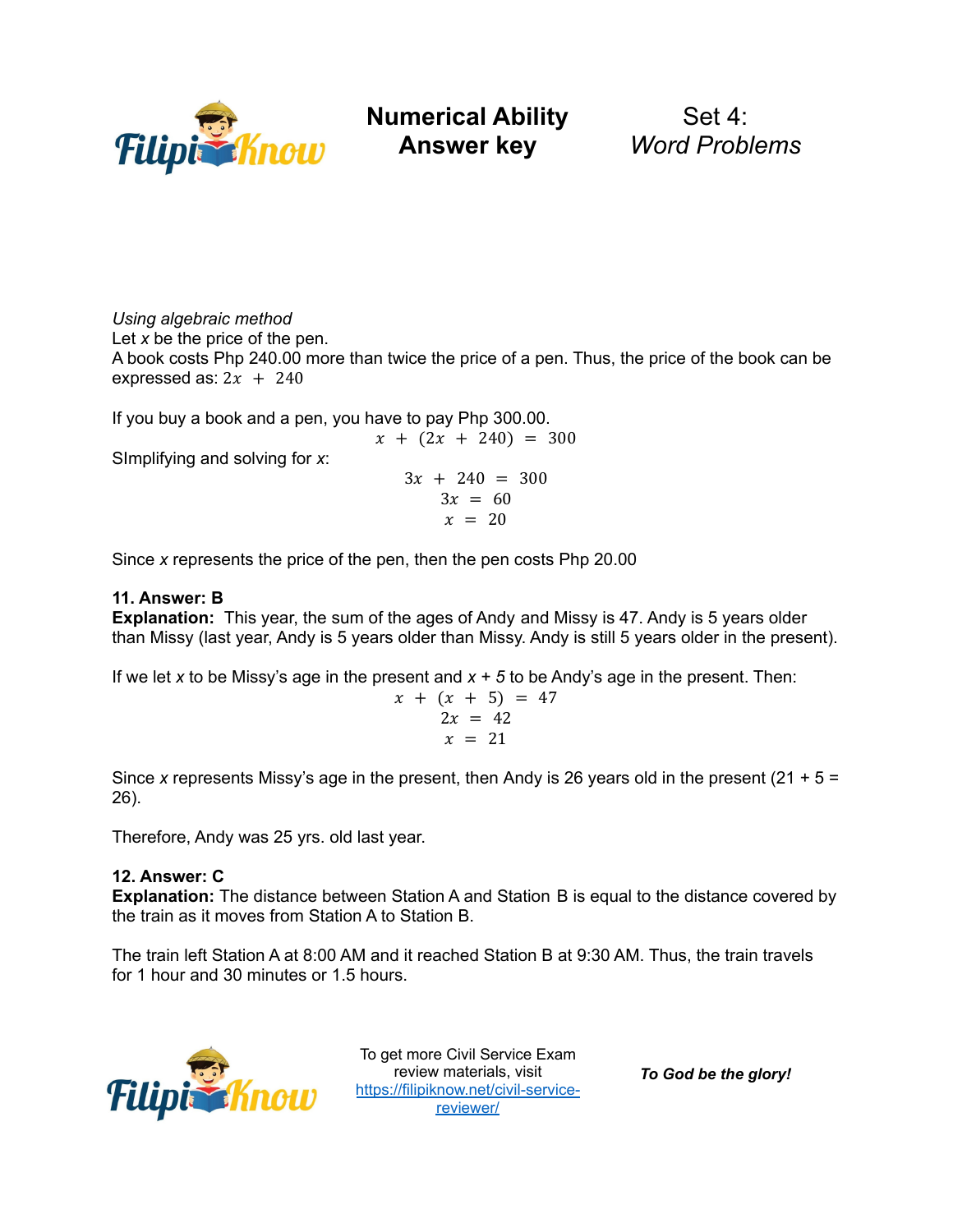

Set 4: *Word Problems*

The train's rate is 52 mph. Thus,

 $distance = rate \times time$  $distance = 52 \times 1.5$  $distance = 78$  miles

Thus, the distance between Station A and Station B is 78 miles.

## **13. Answer: A Explanation:**

Let's begin by determining how many words Candy can type per hour if she can type 38 words per minute.

There are 60 minutes in one hour. Thus, Candy can type  $38 \times 60 = 2280$  words per hour. In 2 hours, Candy can type  $2280 \times 2 = 4560$  words.

# *Alternative method:*

If there are 60 minutes in 1 hour, then there are 120 minutes in 2 hours.

If Candy can type 38 words per minute. In 2 hours, Candy can type  $38 \times 120 = 4560$  words.

# **14. Answer: D**

# **Explanation:**

Let *x* be Brian's age two years ago.

Rick's age was five more than twice of Brian's age. Then, we can express Rick's age two years ago as 2*x* + 5.

To determine how old they are in the current year, we just need to add two to the respective ages of Brian and Rick.

|              | <b>Past</b> | Present (+ 2 years)     |
|--------------|-------------|-------------------------|
| <b>Brian</b> |             | $x + 2$                 |
| <b>Rick</b>  | $2x + 5$    | $(2x + 5) + 2 = 2x + 7$ |

In this year, the sum of their ages is 39. Thus, we can write this equation:

 $(x + 2) + (2x + 7) = 39$ 



To get more Civil Service Exam review materials, visit [https://filipiknow.net/civil-service](https://filipiknow.net/civil-service-reviewer/)[reviewer/](https://filipiknow.net/civil-service-reviewer/)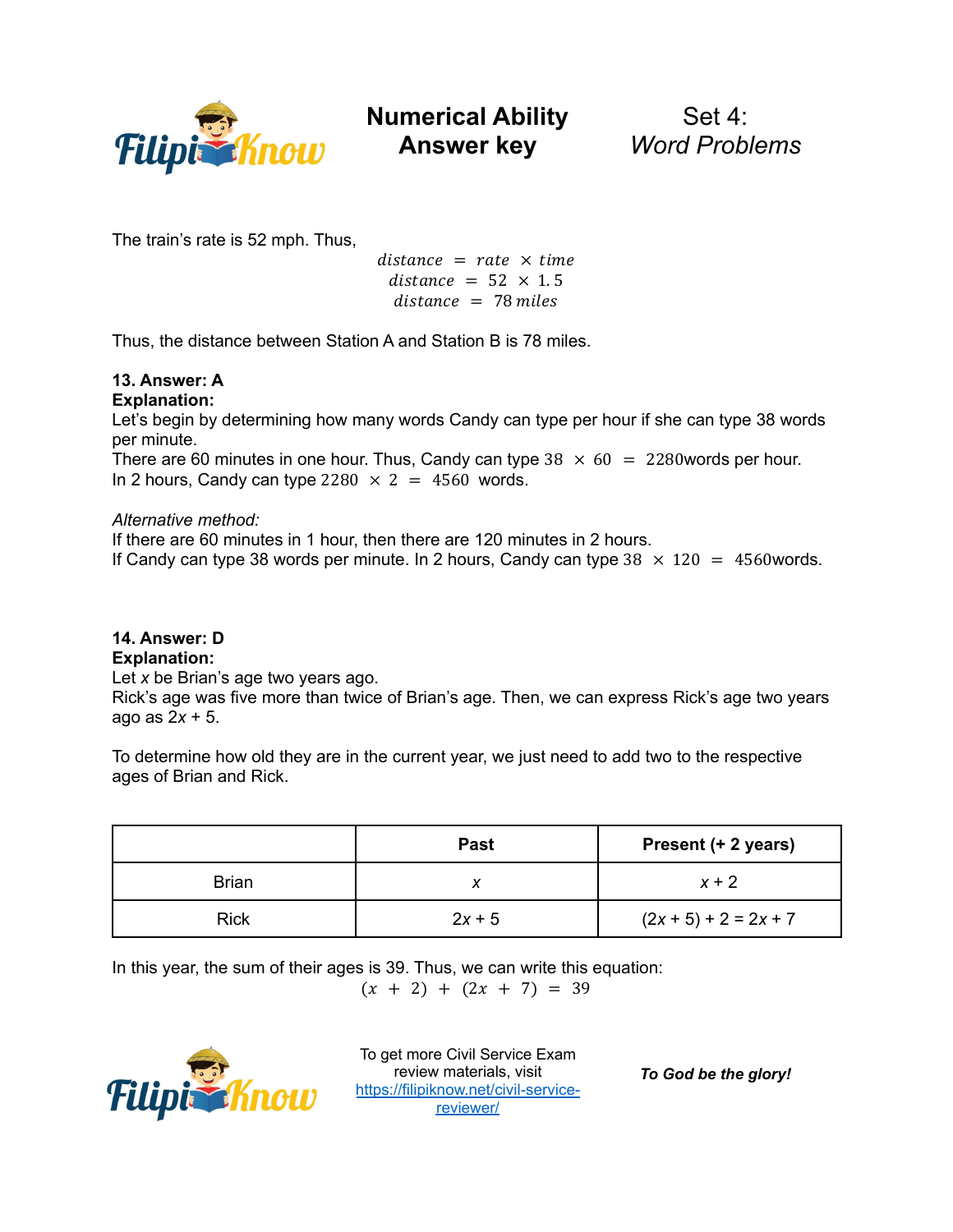

**Answer key**

Set 4: *Word Problems*

 $3x + 9 = 39$  $3x = 30$  $x = 10$ 

Since *x* represents Brian's age two years ago, then Brian was 10 years old two years ago.

#### **15. Answer: C Explanation:**

Each day Mang Berto sold 10 kg of mangoes. In 3 days, Mang Berto will be able to sell  $10 \times 3 = 30$  kg of mangoes.

For every 7 kg of Mangoes, Mang Berto earns Php 378.00. It means that for every kilo of mangoes, Mang Berto earns  $\frac{378}{7}$  = Php 54.00.

Recall that in 3 days, Mang Berto will be able to sell  $10 \times 3 = 30$  kg mangoes. Thus, Mang Berto will earn  $30 \times 54$  = Php 1620.00 in three days.

## **16. Answer: C**

**Explanation:** Recall that there is a formula we can use to determine the rate in which two persons can finish a task by working together:

$$
\frac{t}{rate\ of\ person\ A} + \frac{t}{rate\ of\ person\ B} = 1
$$

Where *t* is the time such that persons A and B can finish a task working together.

We can use this formula in this problem.

Alvin alone can fix an automobile in 3 hours. Meanwhile, if Simon helps Alvin, they can fix an automobile in 1 hour.

Therefore, we have  $t = 1$ .

$$
\frac{t}{rate\ of\ Alvin} + \frac{t}{rate\ of\ Simon} = 1
$$

Let *x* be the time it takes for Simon to finish the task.



To get more Civil Service Exam review materials, visit [https://filipiknow.net/civil-service](https://filipiknow.net/civil-service-reviewer/)[reviewer/](https://filipiknow.net/civil-service-reviewer/)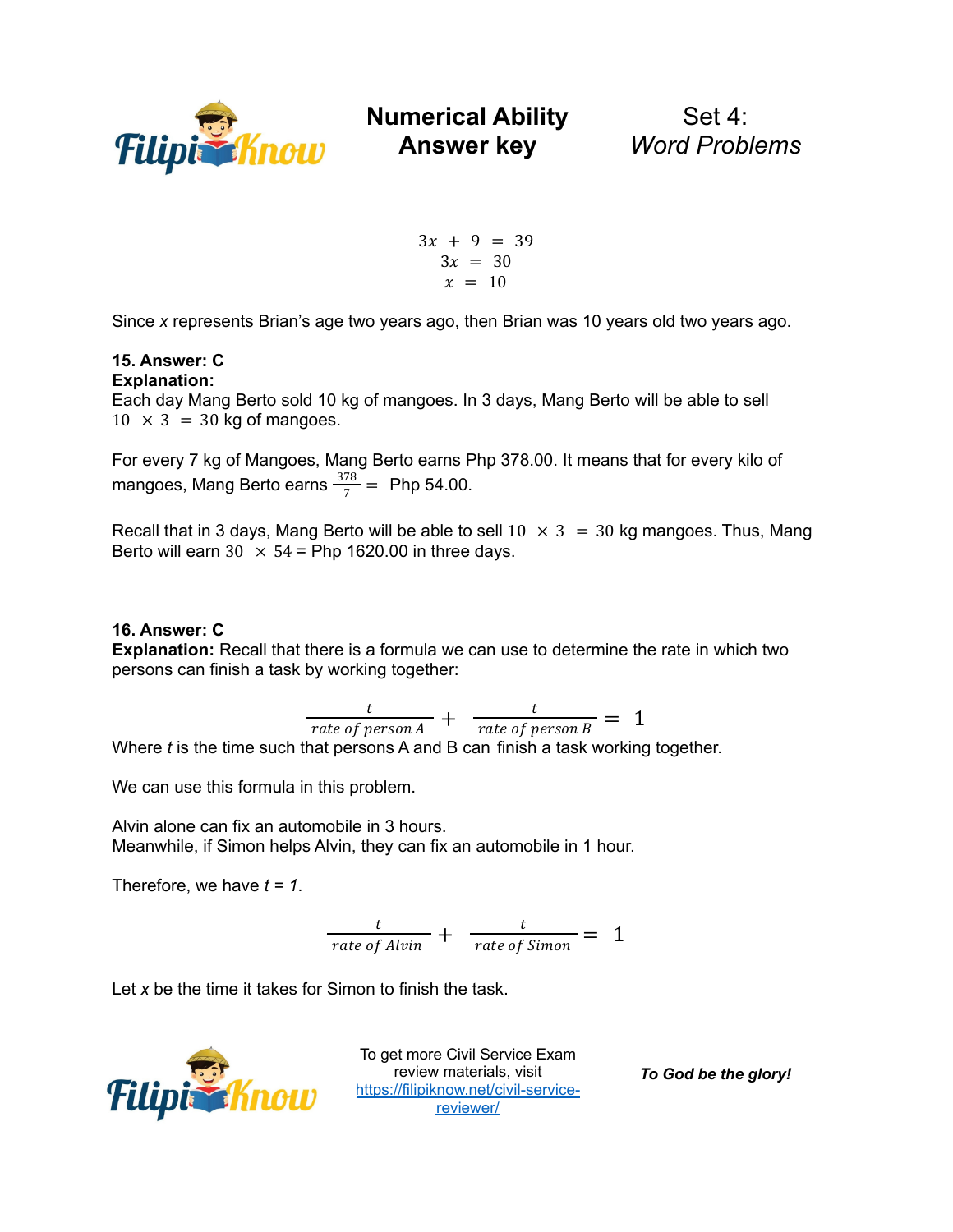

Set 4: *Word Problems*

Simplifying and solving the equation:

$$
\frac{1}{3} + \frac{1}{x} = 1
$$
  

$$
\frac{x+3}{3x} = 1
$$
  

$$
x + 3 = 3x
$$
  

$$
2x = 3
$$
  

$$
x = \frac{3}{2}
$$

Since *x* represents the time it takes for Simon to fix an automobile, then Simon can finish fixing an automobile in  $\frac{3}{2}$  hours or 1.5 hours. 2

## **17. Answer: B Explanation:** Shown below is an illustration of the problem:

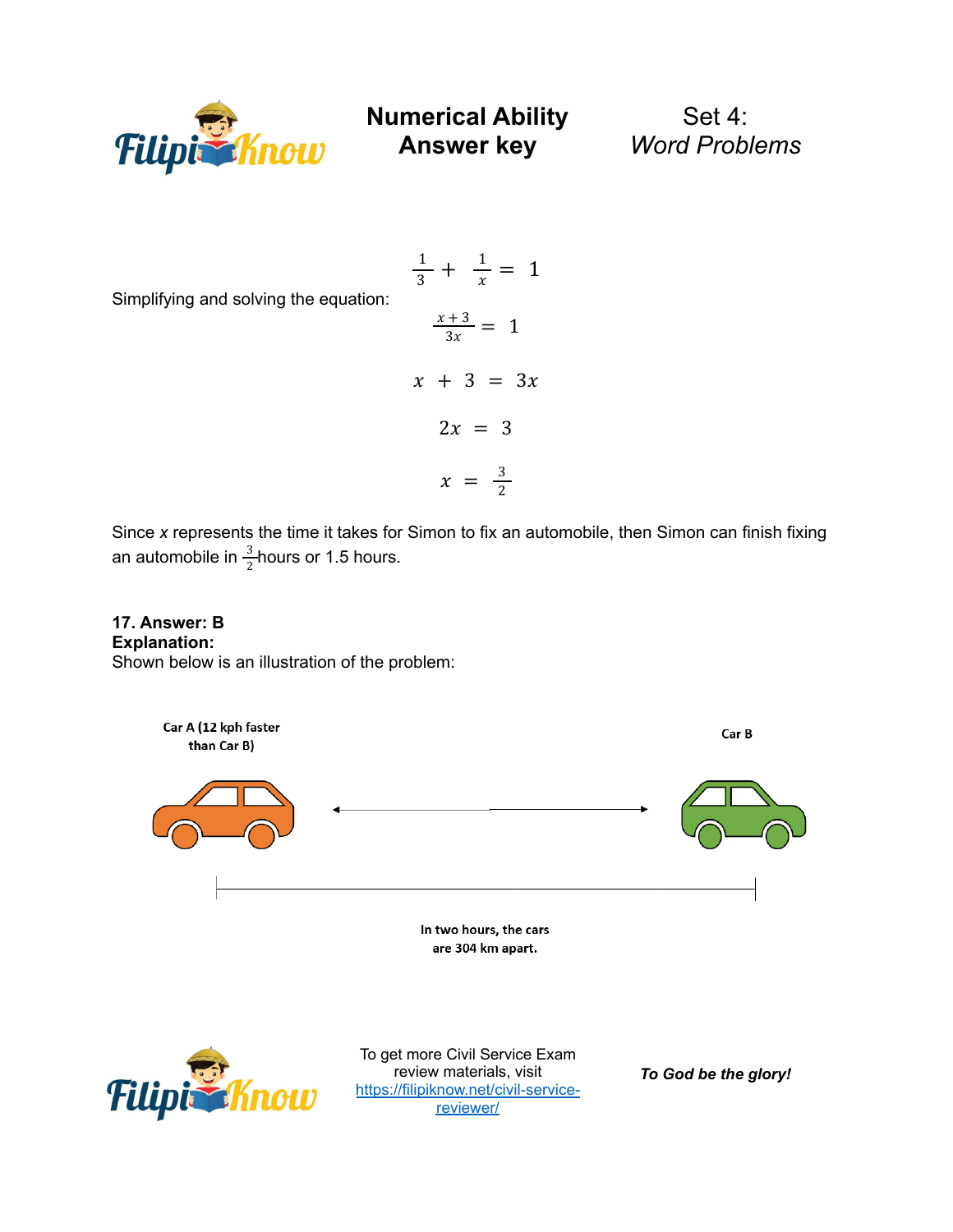

Set 4: *Word Problems*

Based on our illustration, the total distance covered by the cars in two hours is equal to 304 km.

Let *x* be the speed or rate of Car B.

Since Car A is 12 kph faster than Car B, then Car A's rate can be expressed as *x* + 12

We can use a table to show easily the relationship between the rates, time, and distance of each car.

|       | Rate     | <b>Time</b> | <b>Distance</b> |
|-------|----------|-------------|-----------------|
| Car A | $x + 12$ |             | $2(x + 2)$      |
| Car B | Λ        |             | 2x              |

As we have stated earlier, the total distance covered by the cars is 304 km.

Thus,

$$
2(x + 12) + 2x = 304
$$
  
\n
$$
2x + 24 + 2x = 304
$$
  
\n
$$
3x + 24 = 304
$$
  
\n
$$
4x = 280
$$
  
\n
$$
x = 70
$$

Since *x* represents the rate of Car B, then Car B is moving at a rate of 70 kph.

## **18. Answer: D Explanation:**

Let *x* be Ana's age in the present.

Patty is 4 years older than Ana. Thus, we can express Patty's age as *x* + 4.

|     | <b>Present</b> | Future (+ 10 years) |
|-----|----------------|---------------------|
| Ana |                | $x + 10$            |



To get more Civil Service Exam review materials, visit [https://filipiknow.net/civil-service](https://filipiknow.net/civil-service-reviewer/)[reviewer/](https://filipiknow.net/civil-service-reviewer/)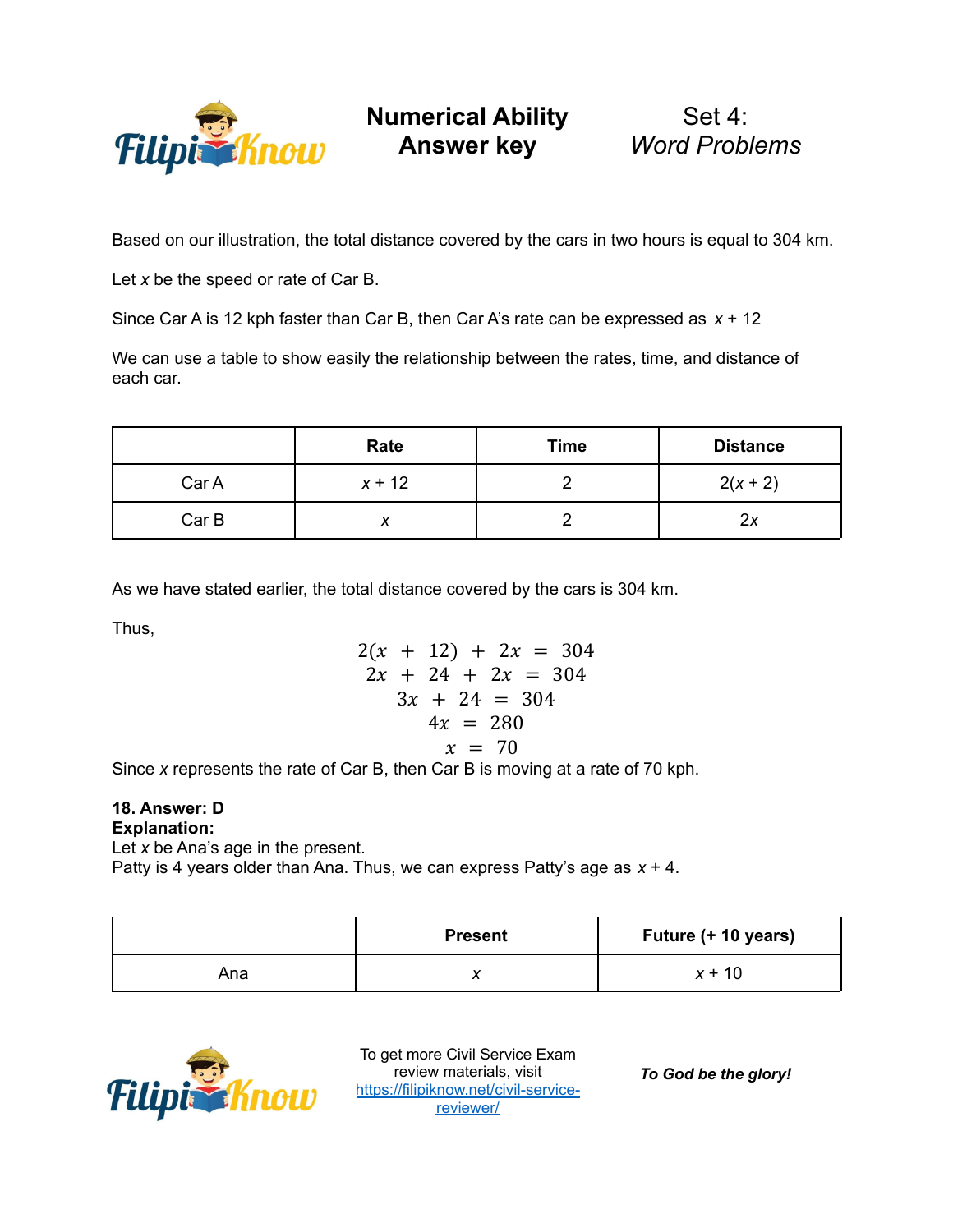

Set 4: *Word Problems*

| $\sim$ |  |
|--------|--|
|        |  |

In ten years, their respective ages will be *x + 10* for Ana and *x + 14* for Patty.

The sum of Ana's and Patty's age in 10 years will be 80. So, our equation is:

$$
(x + 10) + (x + 14) = 80
$$
  
2x + 24 = 80  
2x = 56  
 $x = 28$ 

Since *x* represents Ana's age in the present. Ana is 28 years old at the present.

## **19. Answer: C**

**Explanation:** We can apply the concept of inverse variation (or relationship) in solving this problem. Since the number of days to finish the task is inversely related to the number of workers (Apparently, the more workers who will perform the task, the less days it takes to finish it and vice versa).

> number of days to finish the task  $= \frac{x}{number \text{ of } x}$ number of workers

Where *x* is a constant.

If 5 workers can finish a task in 10 days:

$$
5 = \frac{x}{10}
$$
  

$$
x = 50
$$

We obtained  $x = 50$ . This is not the answer. We will use this value of x to determine how many workers can finish the same task in 2 days.

$$
2 = \frac{50}{number \ of \ workers}
$$

$$
2 = \frac{50}{y}
$$



Let *y* be the number of workers.

To get more Civil Service Exam review materials, visit [https://filipiknow.net/civil-service](https://filipiknow.net/civil-service-reviewer/)[reviewer/](https://filipiknow.net/civil-service-reviewer/)